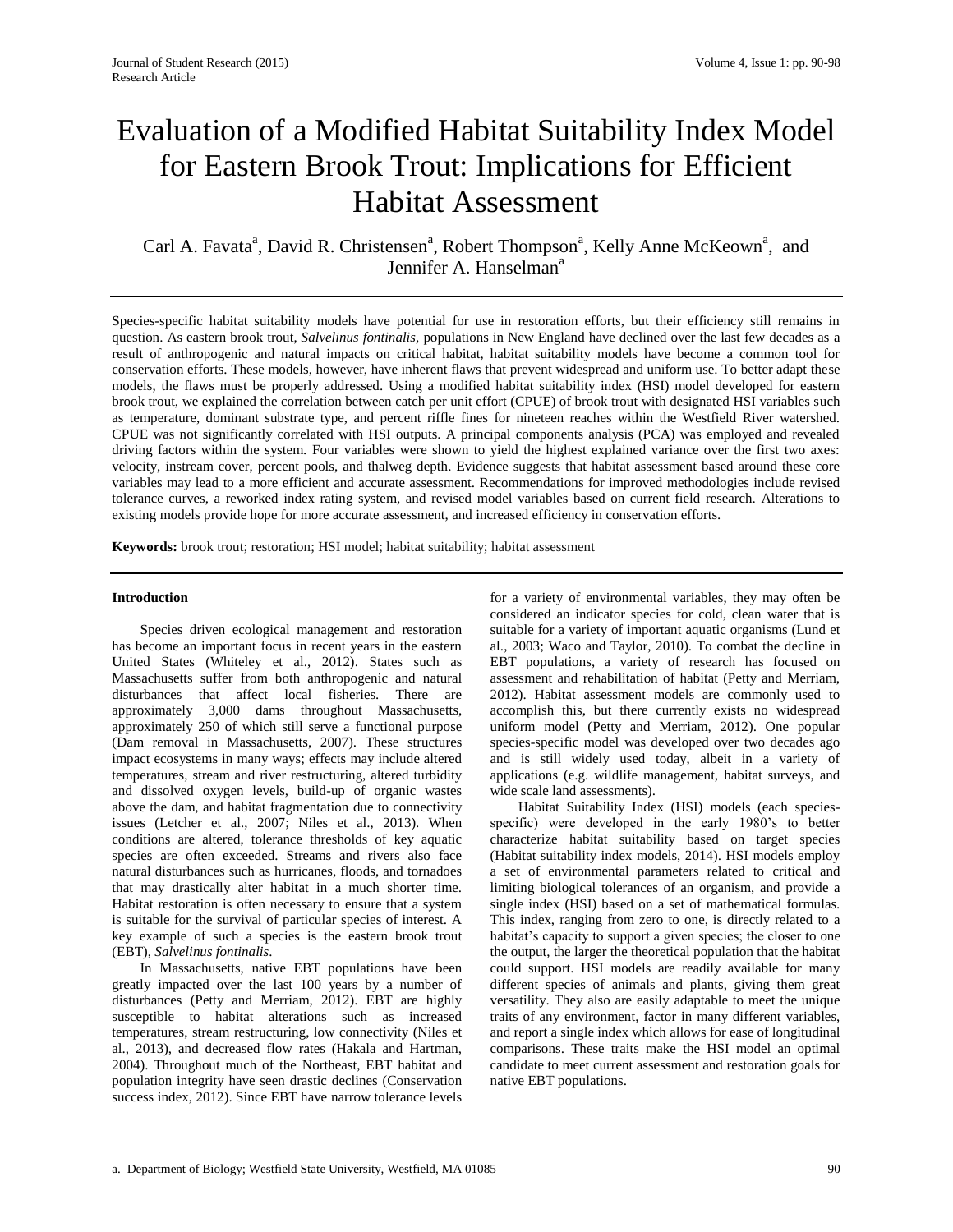The decline of EBT over the last few decades has incited a demand for efficient methods to address this problem. In order to maximize efficiency there must be a model in which time, effort, required training, and monetary expense are minimized all while still providing quality, useful data. Previous studies have attempted to examine the usefulness and capability of various HSI models, garnering mixed results (Wesche et al., 1987; Hubert and Rahel, 1989; Roloff and Kernohan, 1999). Some studies examined HSI models using simple correlations and multiple-regressions of environmental variables to standing stock (Wesche and Goertler, 1987; Hubert and Rahel, 1989), while others have implemented systems of rating HSI models based on a set of custom scaled parameters (Roloff and Kernohan, 1999). Each study differed in the amount of HSI models being examined and by the type of species being utilized in each model, but may have lacked critical analysis of the variables being used within each model.

The intentions of this study were to examine the correlations of a single HSI model to the estimated population densities of EBT within the Westfield River watershed in western Massachusetts. Environmental variables were isolated

and analyzed using a non-dimensional multivariate analysis to examine the effect of each variable on the variance within the dataset, as well as to study the intimate relationships between EBT and their habitat. Our goals were to 1) determine if a modified HSI model could accurately predict EBT densities, 2) determine the driving factors within the system, 3) address any flaws found within the model, and 4) propose adaptations that could help to increase efficiency of the model.

#### **Results**

There was no association between CPUE and HSI outputs (*r* (19) = 0.177, d.f. = 17, p>0.05); (Table 3). A scatterplot of the data showed no apparent associations or developing trends (Figure 2). A statistically significant association between CPUE data and the all stage SI was found  $(r (19) = 0.746, d.f. = 17, p<0.0001);$  (Table 3). PCA performed on square root transformed data of four isolated variables accounted for 83.9% cumulative variance over the first two axes. Variable (Figure 3) and site data (Figure 4) were plotted to define axes gradients and examine driving factors within the system.

**Table 3:** Results of Spearman's rho rank correlation. CPUE was found to be significantly correlated with SI outputs for variables affecting all life stages (p <0.001) and Adult SI outputs (p=0.05). No other SI or HSI outputs were significantly correlated with CPUE data.

|                   |             |                            | Adult<br>SI | Juvenile<br>SI | Fry<br>SI | Embryo<br>SI | All stage<br>SI | <b>HSI</b> |
|-------------------|-------------|----------------------------|-------------|----------------|-----------|--------------|-----------------|------------|
| Spearman's<br>rho | <b>CPUE</b> | Correlation<br>Coefficient | 0.455       | 0.395          | 0.175     | $-0.243$     | 0.746           | 0.177      |
|                   |             | $p(2-tailed)$              | 0.050       | 0.095          | 0.474     | 0.315        | < 0.0001        | 0.468      |



**Figure 2**: Plot of HSI and CPUE data. There was no clear association between HSI outputs and CPUE data. Data were clustered between 0 and 0.10 fish per second, and no HSI values fell below 0.4.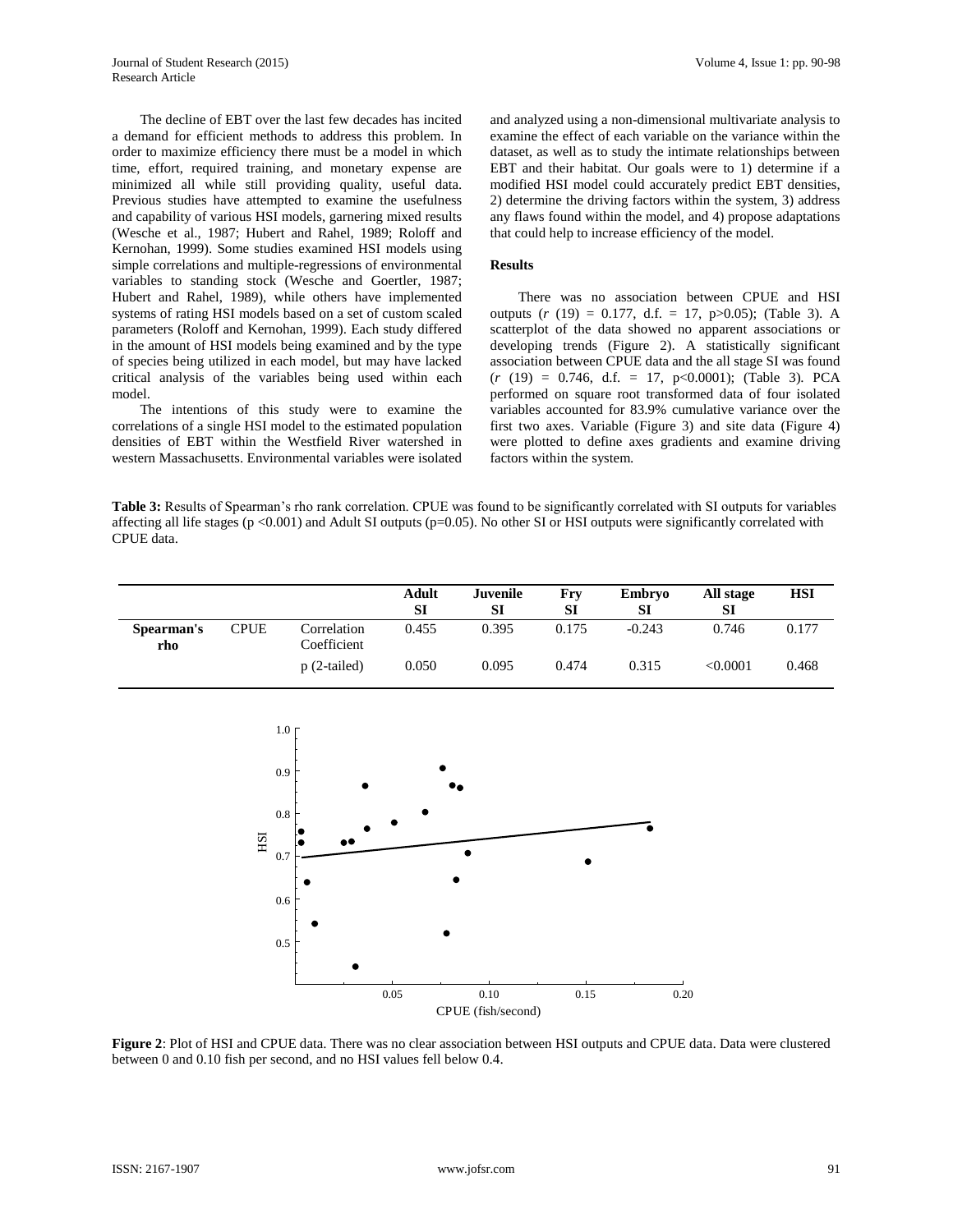

**Figure 3:** Results from a PCA of square root transformed environmental data showing relative positions of 4 variables which accounted for 83.9% of the cumulative variance. These data were used to help define axes gradients along with site data. Driving factors along Axis 1 included average velocity (-0.80201) and percent pools (0.44286). Driving factors along Axis 2 included percent instream cover (0.72556) and average thalweg depth (0.22180).



**Figure 4**: Site data and axes gradients resulting from a PCA of square root transformed environmental data. Sites grouped across Axis 1 represented a gradient of stream connectivity; velocity, percent pools, and instream cover were all found to influence data along this axis. Sites were separated along Axis 2 based on a gradient based on channel structure; instream cover and thalweg depth both influenced data across this axis.

## **Discussion**

#### *Model accuracy and feasibility*

No clear associations were seen between CPUE data and HSI outputs. The limited accuracy of this model has supported further modification and improvements. Previous studies have demonstrated a similar lack of relationship between HSI model outputs and salmonid population data (Wesche et. al., 1987; Hubert and Rahel, 1989; Roloff and Kernohan, 1999). Although some statistical associations exist between model variables and CPUE data, it is advised that this model be used with restraint in regards to assessment and restoration work. These associations suggest that each system may be highly dynamic, and are driven by different variables. Application of this model to watershed analysis and description based upon target species may prove useful.

Multivariate analysis was crucial in determining the driving factors in this study.

#### *PCA interpretation*

PCA yielded axes gradients which were defined by the physical characteristics of each reach. Data were grouped along Axis 1 based on levels of connectivity relating to average velocity, instream cover, and percent pools (Figure 4). Sites with low connectivity were characterized by limited velocity, high percentages of pools, and higher rates of instream cover due to detritus build-up, inappropriate culverts, or human-made dams. Sites with high connectivity exhibited sufficient velocity, a near fifty percent pool ratio, and reaches consisted of zero to 25 percent instream cover. Data were grouped along Axis 2 based on a gradient of channel structure complexity in relation to average thalweg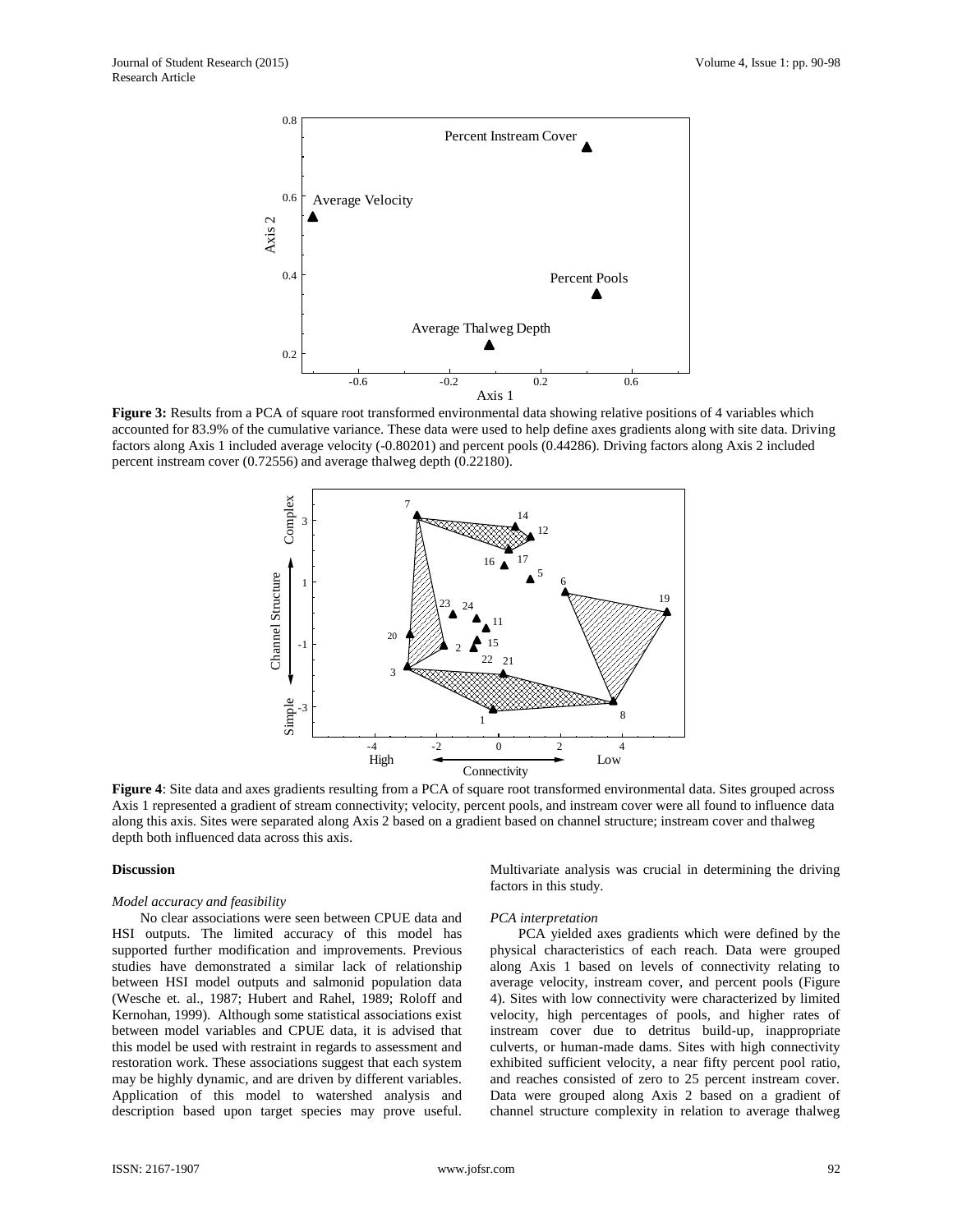depth, percent instream cover, and average velocity (Figure 4). Sites with high thalweg depth, high instream cover, and high velocity were shown to have a complex channel structure while those experiencing low rates of each variable exhibited a simple structure. Results suggested that EBT critical habitat variables were defined as those relating to connectivity and channel structure, with an emphasis on suitability for migration of juvenile and adult EBT. These critical variables accounted for the highest explained variance within the model, and also contributed to the SI which showed the strongest association to CPUE data.

## *Driving factors*

Multiple PCAs alluded to environmental data which were heavily influenced by four variables directly relating to connectivity and channel structure; there was a distinct uniformity seen in the rest of the data set. Water quality variables which fell within the optimum range of tolerance curves in each site included dissolved oxygen, temperature, and pH. Variables relating to average size of spawning substrates were also similar between sites, indicating that at least five percent of the reach met optimal substrate size standards for spawning. These data were supported by the presence of naturally reproducing EBT in each reach as indicated by fish survey data. The lack of variation between these data most likely occurred due to similarity between reaches; each reach sampled was of comparable size and substrate composition, and had sufficient flow and canopy coverage to support adequate water temperatures and dissolved oxygen levels during low water periods. Water quality and substrate variables thus were not useful in this system, and would be best utilized when examining populations of EBT in areas that suffer from lack of sufficient forest canopy, border urban environments, or may be affected by acid rain or pollution. Although recent research has shown that water quality variables can serve as limiting factors in EBT fitness in certain systems (Lund et al., 2003; Baldigo et al., 2005), the Westfield River watershed hosts an assemblage of mountain-fed headwater and low order streams that meet minimum water quality tolerances for EBT. The limiting variables in this system were thus related to the unique physical properties of each reach.

Variables distinctive to each reach included percent instream cover  $(V_6)$ , average velocity  $(V_{10})$ , percent pools  $(V<sub>5</sub>)$ , and thalweg depth  $(V<sub>4</sub>)$ . These variables accounted for the majority of variance across Axis 1 and 2, and were determined to be the most limiting variables within nineteen sites in the watershed. Recent research has supported these findings, and has concluded that variables relating to connectivity (Hartman and Logan, 2010) and channel structure (Johnson, 2008; Ecret and Mihuc, 2013) affected brook trout habitat use and dispersal patterns in low order streams. Instream cover was highly variable between sites, perhaps as a consequence of environmental disturbance (periods of extreme flow rates), dominant substrate type, and excess allochthonous input into the system. Velocity also fluctuated between sites and was dependent on gradient, instream structure, and flow source among other variables. Percent pools, or the pool-riffle ratio also varied considerably due in part to flow rates and instream structure. Thalweg depth differed between sites and was dependent on a variety of variables including instream cover, stream gradient, and

environmental disturbance. Research has supported that these four variables can have a profound impacts on EBT migration and status in a system. Niles et al. (2013) recently demonstrated how spontaneous alterations in channel structure and connectivity, such as the removal of a dam or impoundment, can have dramatic effects on the dispersal patterns of brook trout in Appalachian low order streams. Ecret and Mihuc (2013) explored the biological aspect and importance of similar variables to multiple developmental stages of EBT in Adirondack streams, while also demonstrating a temporal effect on dispersal behavior as well. Salmonids may often be highly mobile, and evidence in recent literature suggests negative relationships between low connectivity and instream structure (Ecret and Mihuc, 2013; Niles et al., 2013). It was clear that developing connectivity and structure-based models with a focus on continuity within this system might optimize the quality of assessment.

## *Model flaws and proposed alterations*

Results were not founded without defect, however. Through implementation, several flaws which posed a threat to the accuracy of the correlation were identified and examined. These inaccuracies pertain to methodological shortcomings of the HSI model used, and were overlooked during sampling in order to accurately test the model as it was designed. We wished to address these flaws later, and to offer alterations for future model modification and development.

One downfall of the HSI model for EBT was that it was based on a set of assumptions (Raleigh et al., 1982), which were in turn developed using research published during the early to mid- $20<sup>th</sup>$  century. Nearly a century later, some of this research could certainly be outdated, resulting in a model operating under false assumptions. It has only been within the last century that drastic declines in EBT populations have been recognized (Hudy et al., 2005; Petty and Merriam, 2012). Since HSI model accuracy hinges on precise tolerance curves, it is necessary to base these models on current data that best represents the actual tolerances of EBT. These data should be collected using surveys as well as in situ and laboratory experiments. It is recommended that further research explore updated tolerance curves for EBT.

Indices may often group distinctly different data points into the same index rating, rendering it impossible to discern slight differences and trends within a data set. For example, water temperatures in this study ranged from 10 to 15 °C, yet none of the nineteen sites sampled recorded the exact same temperature. When combined with tolerance curves and assigned an index, each site yielded an index rating of 1 for water temperature, clearly showing a lack of variation. This flaw could partially account for the lack of correlation between data. While indices can be helpful by characterizing an entire system into an easily understandable and comparable index, they also severely limited the accuracy of this model. In order to increase definition, future research should focus on utilizing more raw data, and reworking the index scaling system to include a wider range of values. A weighted model where emphasis is put on critical habitat variables specific to a system could prove to be more beneficial and result in a higher quality assessment.

Several sampling flaws were also acknowledged during this study. Performance of the model required the sampler to estimate several variables (e.g. percent shade, percent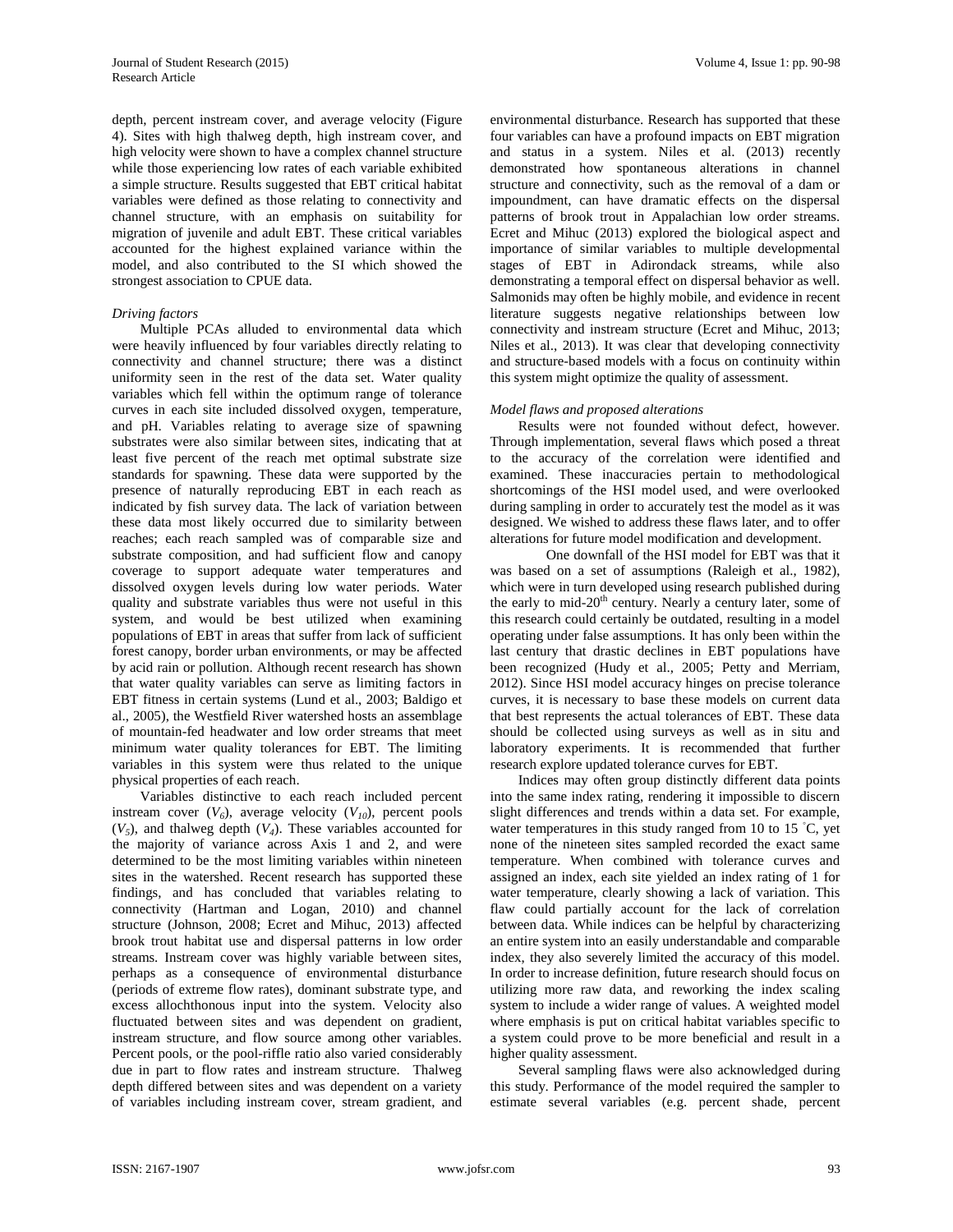instream cover, percent streamside vegetation, etc.) through visual cues. Though these values were quantitative, they may have been inherently skewed by sampler bias (to control for this bias, the same sampler was used throughout the study). Longitudinal studies would also have to account for such bias, where it may not necessarily be feasible to have the same sampler for an extended period of time. The unmodified HSI model for EBT published by Raleigh et al. (1982) also required sampling at various times of the year (i.e. low water months and spawning times) and included variables which required continuous measurement (average temperatures, pH, dissolved oxygen, base flow). These requirements make replicating the model a time-consuming task. Although the modified instantaneous model showed no significant relationship to CPUE, it is important to note that no longitudinal variables were found to account for any significant amount of variance; this provides support for continued development of an instantaneous assessment model. Further modifications to the model may greatly reduce sampler estimated variables through the use of directly quantifiable methods (e.g. a fish eye lens system to measure canopy cover, or random transect sampling for instream content). Ultimately, there will always be variables that require continued monitoring, but they should be kept to a minimum to control for time and cost; this may ensure successful longitudinal application of such a model, which has been a downfall of other assessment methods (Petty and Merriam, 2012).

Establishing accurate population data is crucial to understanding how populations are affected by acute and long-term habitat alteration. If models are left to operate solely on the assumptions set by research there will never be a direct way to monitor population fluctuations. Using current population data in conjunction with these modified assessment models would allow for simultaneous comparisons to be made. In this case, if populations shifted due to sources outside of the model's capability, the data would be able to immediately assess this change, and proper research could further measure such a trend. Ecosystems are very dynamic and may shift quickly and drastically when exposed to environmental stressors or disturbances. Proper research precautions must be met to combat these shifts.

## *Conclusions*

As EBT populations continue to decrease it will become more vital to understand the underlying causes of these declines, assess the current habitat and population status, and to propose plans of action to lessen these effects. It is well known that environmental as well as anthropogenic stressors can negatively affect these fish. Habitat assessment models will continue to be a crucial part in helping to collect data and understand these effects. Current models use a variety of methods to assess habitat in relation to species tolerances and optimal habitat preference, but fail in providing a cost and time-effective strategy which may be universally applicable. This study has demonstrated the potential contained within a modified HSI model for EBT while also addressing several central flaws that may disrupt the accuracy and efficiency of the model. This HSI model has proven useful for improved decision making and hypothesis testing, but lacks the reliability and accuracy to be used as an effective

management tool. Proposed adaptations could prove beneficial to improving one such model. This study has demonstrated and supported that each system may be highly variable, and models must be tailored to the specific characteristics of each system in order to produce an accurate assessment. Future research must continue to work with and modify habitat assessment models in order to overcome inaccuracies. Although specific to a single assessment model, these conclusions may be applicable to other similar models for various species, and may even highlight troubling trends consistent within various HSI models.

# **Experimental Procedures**

## *Data Collection*

Catch per unit effort (CPUE) fish survey data outsourced by the Massachusetts Division of Fisheries and Wildlife were used in conjunction with data collected at twenty-four reaches on twenty streams within the Westfield River watershed in western Massachusetts (Figure 1). Fish count surveys were completed via backpack electrofishing during limiting months (July to October) in 2001 (sites 20-22), 2006 (site 23), 2010 (sites 1-12), 2011 (sites 13-16, 24), and 2012 (sites 17-19). CPUE was derived from fish caught over total sampling time. Five reaches were identified as possible ephemeral streams or were associated with abnormal flow restrictions, and were excluded from this study (Table 1). Fourteen reaches were dominated by naturally reproducing EBT, while the remaining five reaches contained EBT along with a variety of predators and possible competitors (Table 1). Streams ranged from headwater to medium sized (first to fifth order).

Methodology for an EBT HSI model developed by Raleigh et al. (1982) was modified to include sixteen of the seventeen variables, excluding average annual base flow  $(V_{14})$ ; (Table 2); since study protocol called for instantaneous measurements, average annual base flow was not feasible to include in the model, and its exclusion was not deemed detrimental to the study. Environmental data collection dates ranged from August to early October, coinciding with Massachusetts Division of Fisheries and Wildlife data collected in years prior.

## *Statistical Analysis*

Due to abnormal distribution of data and unequal variances, nonparametric Spearman's rank correlations were performed to assess any possible relationship between CPUE, life stage suitability index (SI) and HSI outputs (PASW v.20.0). To further understand the driving factors within each system a principal components analysis (PCA) was employed (McCune and Mefford, 2011). The PCA allowed for an assessment of the variance within the data set while helping to isolate those variables that contributed most to the variance. PCA results were graphed and examined using eigenvalue outputs (PSI v.10.5). Multiple arch effects led to a reduction in environmental parameters which did not contribute to the explained variance, or were similar to other variables in the model. This process reduced redundancy within the model variables, which may have been adversely affecting the PCA. Square root transformed data for four environmental variables were analyzed using a PCA, yielding clearer results.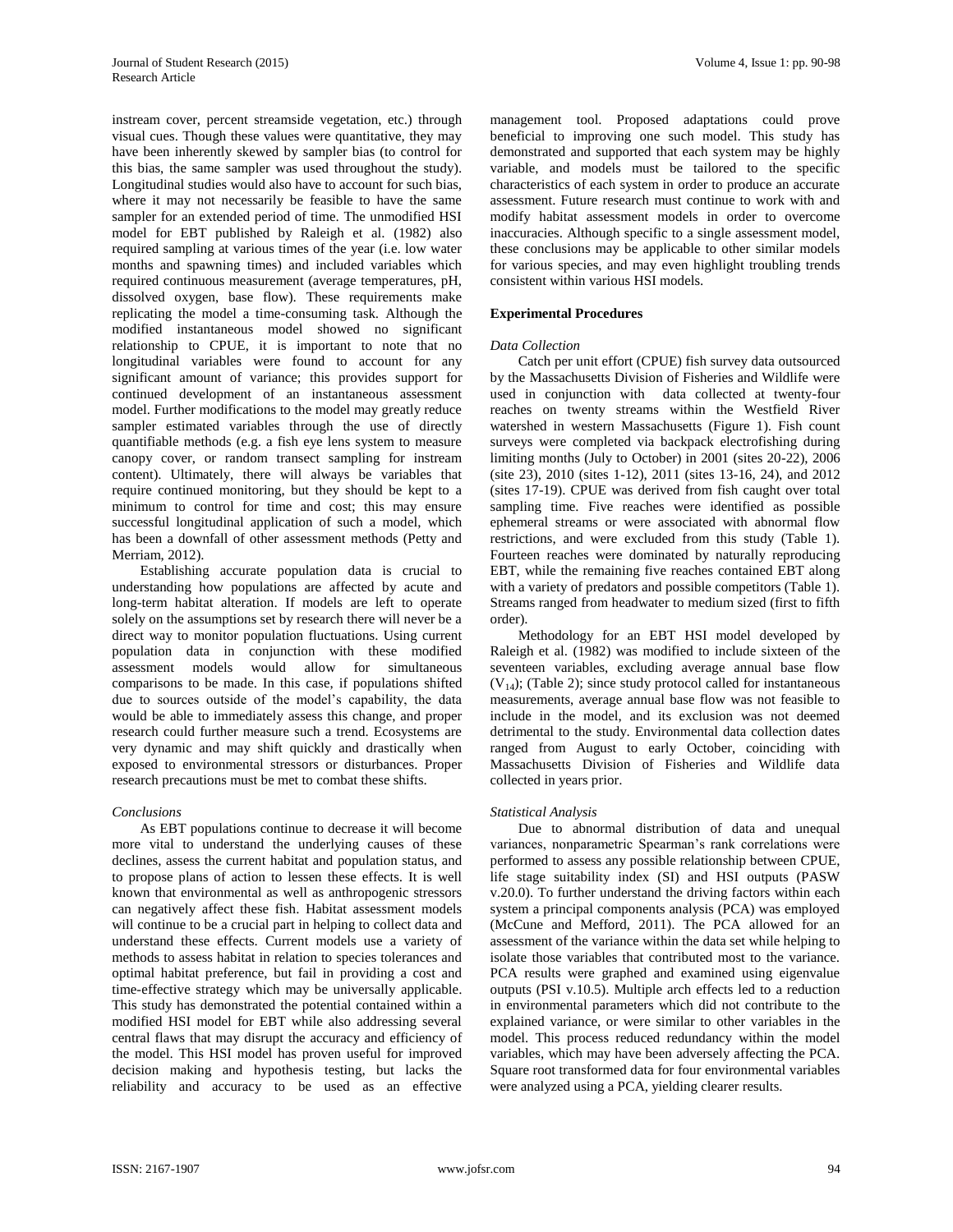| <b>Table 1:</b> Site descriptions and locations of twenty-four reaches in the Westfield River watershed. Five sites* were not sampled |
|---------------------------------------------------------------------------------------------------------------------------------------|
| due to the absence of sufficient flowing water, and highlight the high variability of available habitat over a short span of time. An |
| additional five sites** were dominated by species other than EBT. Unnamed reaches were designated with UNT (unnamed                   |
| tributary) along with the connecting body of water.                                                                                   |

| Site ID        | <b>Site Name</b>            | Latitude | Longitude   | <b>Town</b> |  |
|----------------|-----------------------------|----------|-------------|-------------|--|
| $\mathbf{1}$   | <b>UNT</b> to Middle Branch | 42.37027 | -72.99124   | Middlefield |  |
| $\overline{c}$ | UNT to Westfield River (1)  | 42.23420 | $-72.88173$ | Huntington  |  |
| 3              | UNT to Westfield River (2)  | 42.48291 | $-72.92923$ | Cummington  |  |
| $4*$           | UNT to Westfield River (3)  | 42.48500 | $-72.94685$ | Cummington  |  |
| 5              | <b>Sykes Brook</b>          | 42.30017 | $-72.87752$ | Huntington  |  |
| 6              | <b>Hollister Brook</b>      | 42.10277 | $-72.85838$ | Granville   |  |
| 7              | Whitmarsh Brook             | 42.44232 | $-72.95671$ | Worthington |  |
| $8*$           | <b>Hamilton Brook</b>       | 42.27454 | $-73.06976$ | Becket      |  |
| 9*             | Shop Brook                  | 42.34715 | $-72.80827$ | Westhampton |  |
| 10             | Crow Brook                  | 42.23641 | $-72.83936$ | Montgomery  |  |
| 11             | Wigwam Brook                | 42.18252 | -72.88087   | Russell     |  |
| 12             | Cold Brook                  | 42.23609 | -72.90777   | Huntington  |  |
| $13*$          | <b>UNT</b> to Watts Stream  | 42.37626 | -72.93918   | Worthington |  |
| 14             | Pixley Brook                | 42.20222 | $-72.98164$ | Blandford   |  |
| 15             | Mica Mill Brook             | 42.25312 | $-72.92170$ | Chester     |  |
| 16             | <b>Bartlett Brook</b>       | 42.49991 | -72.94585   | Plainfield  |  |
| 17             | <b>UNT</b> to Fuller Brook  | 42.42673 | $-72.82733$ | Goshen      |  |
| $18*$          | <b>UNT</b> to Sodum Brook   | 42.14374 | $-72.85909$ | Russell     |  |
| 19             | <b>Falls Brook</b>          | 42.16686 | $-72.92267$ | Blandford   |  |
| $20**$         | Pond Brook (2)              | 42.16769 | $-72.96786$ | Blandford   |  |
| $21**$         | May Hollow Brook            | 42.09781 | $-72.68166$ | Agawam      |  |
| $22**$         | Pond Brook (1)              | 42.15657 | $-72.70679$ | Westfield   |  |
| $23**$         | Case Brook                  | 42.16722 | -72.97934   | Blandford   |  |
| 24**           | <b>Watson Brook</b>         | 42.17575 | $-72.98622$ | Blandford   |  |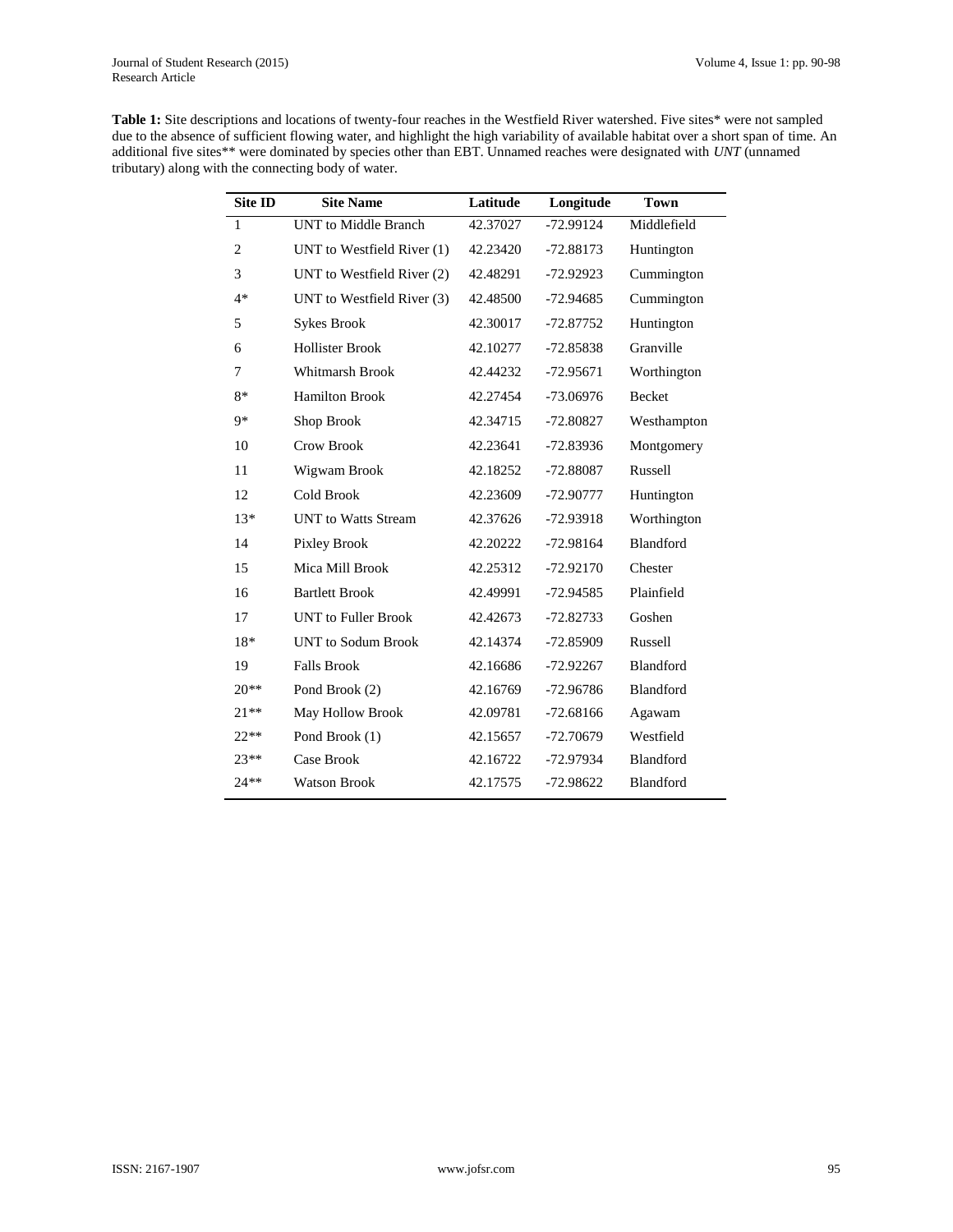**Table 2:** A concise description of the modified methodology derived from an HSI model for brook trout developed by the United States Fish and Wildlife Service (Raleigh et al., 1982).

| <b>Variable</b>                | <b>Model Variable</b> | <b>Revised Methodology</b>                                                                                                                                                                                                                                                                                                      |  |  |  |
|--------------------------------|-----------------------|---------------------------------------------------------------------------------------------------------------------------------------------------------------------------------------------------------------------------------------------------------------------------------------------------------------------------------|--|--|--|
| Max. Water Temp.               | $V_1/V_2$             | Measured water temperature below water surface in non-riffle area.                                                                                                                                                                                                                                                              |  |  |  |
| Min. Dissolved Oxygen<br>$V_3$ |                       | Measured dissolved oxygen below water surface in non-riffle run area.                                                                                                                                                                                                                                                           |  |  |  |
| $V_4$<br>Avg. Thalweg Depth    |                       | Sampled the entire length of the reach as stated in sampling                                                                                                                                                                                                                                                                    |  |  |  |
| Avg. Velocity                  | $V_5$                 | Measured the top 20% and bottom 80% water column every 15 meters along<br>the reach, starting upstream and working downstream, and taking the average.                                                                                                                                                                          |  |  |  |
| % Instream Cover               | $V_6$                 | Measured visually by the sampler. "Cover" defined as underwater vegetation<br>and substrate large enough to create a break in flow, and shelter for a brook<br>trout, or at least 0.093 square meters.                                                                                                                          |  |  |  |
| Avg. Substrate Size            | $V_7$                 | If a potential spawning area was available or present within the reach<br>(characterized by gravel and cobble substrate between 0.3 and 8cm and<br>flowing), a total of 5% of the total reach area was analyzed, and substrate size<br>measured using a gravelometer.                                                           |  |  |  |
| % Substrate Size               | $V_8$                 | Substrate in the 10-40cm class was counted and a percentage of the total<br>reach assigned at the sampler's discretion.                                                                                                                                                                                                         |  |  |  |
| <b>Dominant Substrate</b>      | $V_9$                 | In riffle run areas, substrate type was considered dominant if greater than<br>50% total area. Options are: Rubble/small boulders/aquatic vegetation only,<br>Rubble/gravel/boulders/fines occur in equal amounts or gravel is dominant,<br>fines/bedrock/large boulders dominant where rubble and gravel are<br>insignificant. |  |  |  |
| % Pools                        | $V_{10}$              | Number of pools compared to the total reach area, assigned at discretion of<br>sampler.                                                                                                                                                                                                                                         |  |  |  |
| Avg. % Vegetation              | $V_{11}$              | Percent of trees/shrubs/grasses/bareground along the stream bank were<br>estimated by the sampler. Estimates may exceed 100% in cases of overhang.                                                                                                                                                                              |  |  |  |
| % Streamside Veg.              | $V_{12}$              | Bank erosion factors estimated by the sampler and assigned a percentage<br>value of the total bank composition.                                                                                                                                                                                                                 |  |  |  |
| pH                             | $V_{13}$              | Measured below water surface in non-riffle run area.                                                                                                                                                                                                                                                                            |  |  |  |
| Pool Class                     | $V_{15}$              | Assigned using a numerical system based on average pool characteristics:<br>$l =$ large and deep pools where bottom is obscured<br>$2=$ Moderate size and depth pools, bottom partially obscured<br>$3 =$ small or shallow pools, typically provide minimal shade and current                                                   |  |  |  |
| % Riffle Fines                 | $V_{16}$              | Percent fines $(< 3$ mm) in riffle run and spawning areas estimated by the<br>sampler. A percentage of the total area was assigned.                                                                                                                                                                                             |  |  |  |
| % Midday Shade                 | $V_{17}$              | Estimated by sampler, between 10am and 2pm, the amount of<br>shade<br>provided by the canopy within the reach (by percent of total area covered)                                                                                                                                                                                |  |  |  |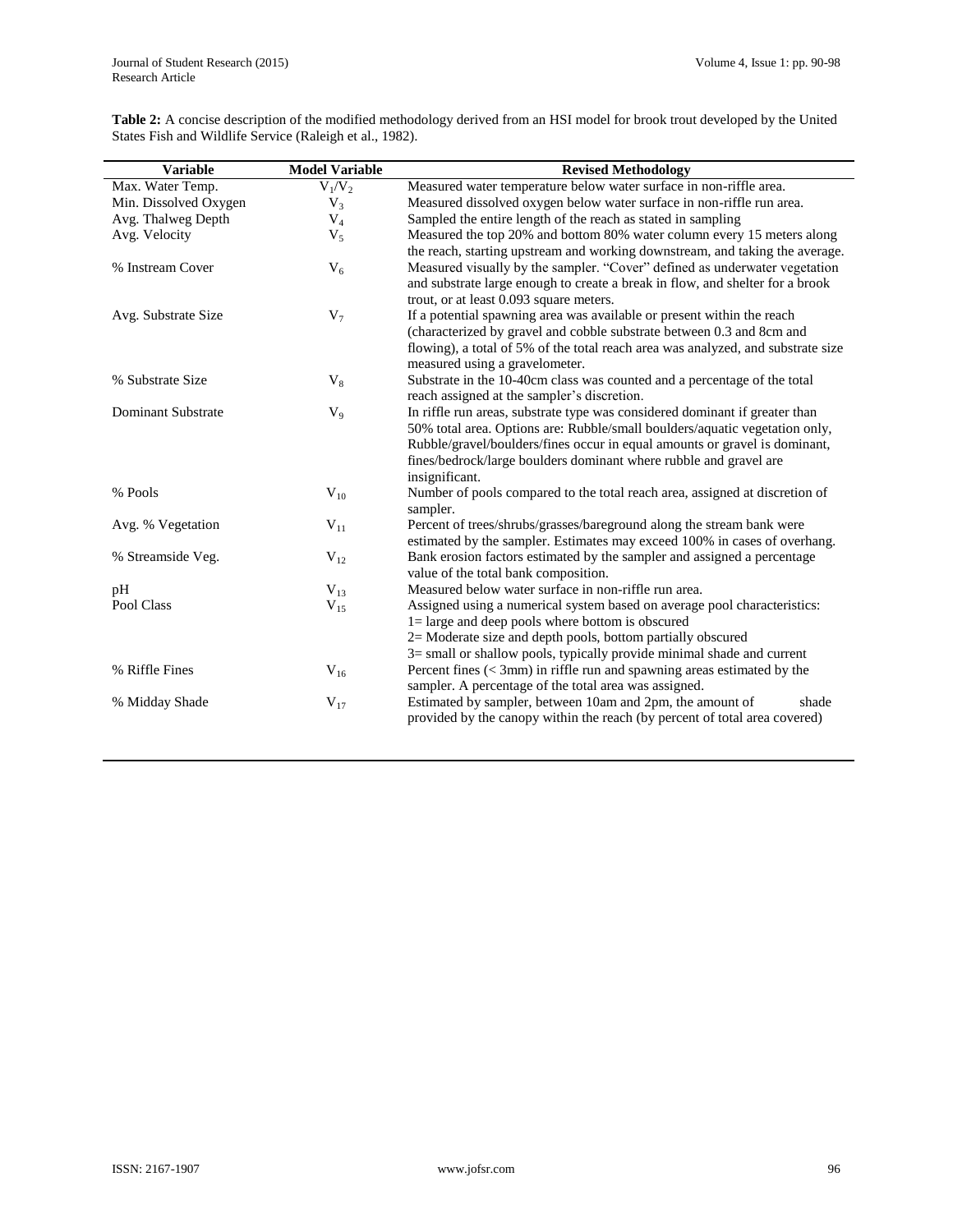

**Figure 1:** Relative locations of sites sampled throughout the Westfield River watershed in western Massachusetts (image extracted and edited from *http://www.nps.gov/*).